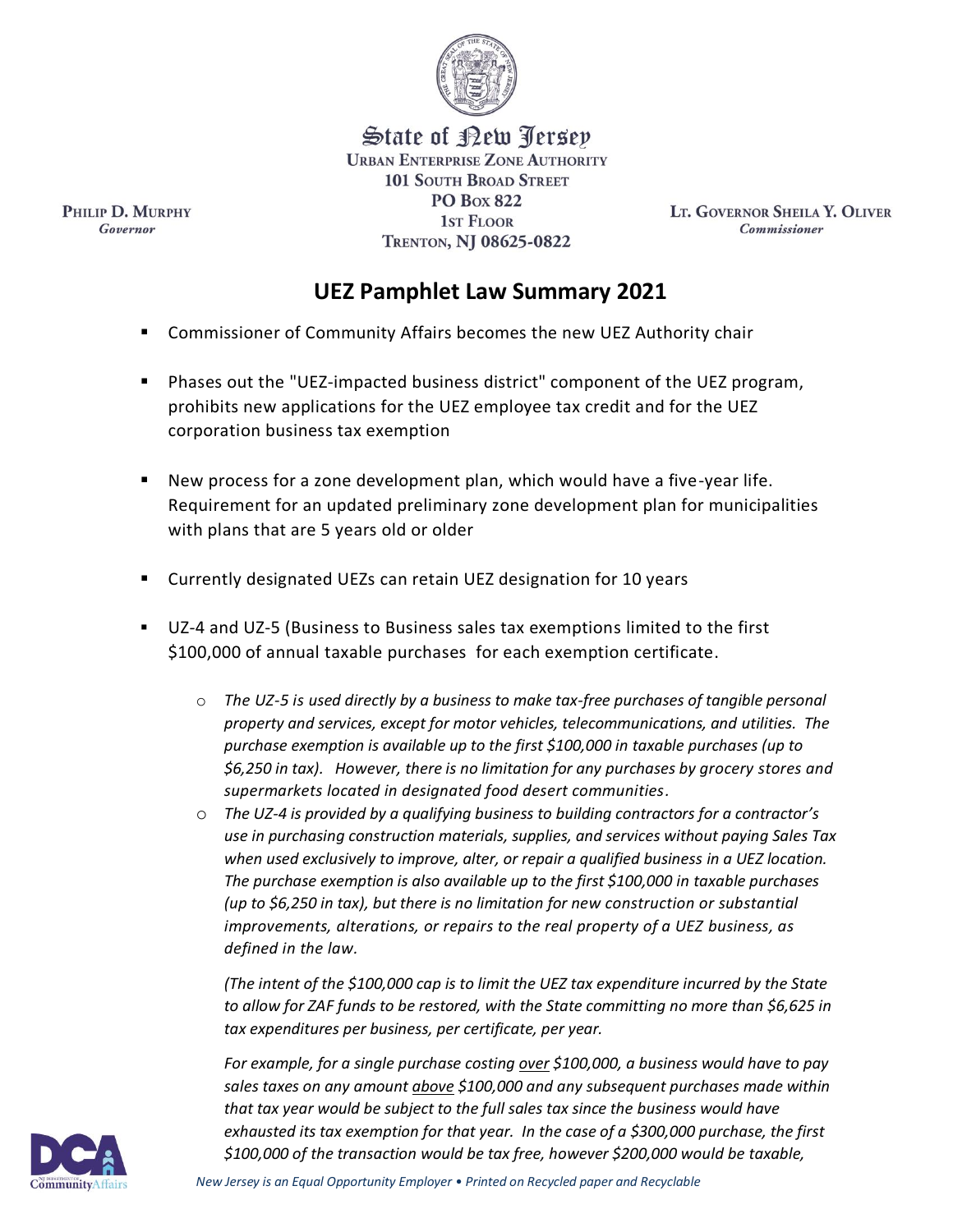*resulting in a tax liability of up to \$13,250. All subsequent purchases for that tax year would be fully taxable.*

- New Zone Assistance Fund (ZAF) allocation formula 50% weight to MRI Distress Score, the average number of unemployed persons in each UEZ municipality, and the number of commercial and industrial parcels and 50% weight to gross taxable sales subject to reduced UEZ sales tax. When ZAF funds are received by a UEZ municipality, they must be placed in a new trust or an existing UEZ trust. The Division of Local Government Services must promulgate regulations, policies, or procedures as necessary to implement this
- At the end of each State fiscal year, DCA must review the local UEZs' expenditures of funds received from the Zone Assistance Fund. If DCA finds funds were expended inappropriately, the local UEZ must repay the ZAF funds to the Department through the forfeiture of future ZAF disbursements. DCA must withhold future funding to the local UEZ until it enters and complies with a corrective action plan developed by the Department
- Expanded criteria for use of ZAF funds
- 25% cap on Zone Assistance Fund (ZAF) use for public safety expenses (i.e., police and fire)
- 10% cap on ZAF Fund use to cover administrative expenses
- Initial \$42.5 million ZAF appropriation from the General Fund
- FY2023 ZAF funding set as the difference between:
	- o UEZ tax expenditures for FY2022 (July 1, 2021 June 30, 2022)- *the ZAF base fund amount* AND
	- $\circ$  UEZ tax expenditures between January 1, 2022 and June 30, 2022 multiplied by two
- In FY2024 and beyond total ZAF would be determined by a Treasury methodology (in consultation with UEZA) to compare the combined UEZ tax expenditures for the UEZ Special Sales Tax Rate and UEZ Exempt Business Purchases in the prior State fiscal year to the FY2022 UEZ tax expenditures (ZAF base fund amount)
- Total ZAF funding capped at \$82.5 million (increases annually in line with the CPI) with a \$60 million. If revenues come in below \$60 million, the business-to-business sales tax exemption maximum can be lowered by Treasury (in consultation with UEZA) to as low as \$50,000 to generate more savings